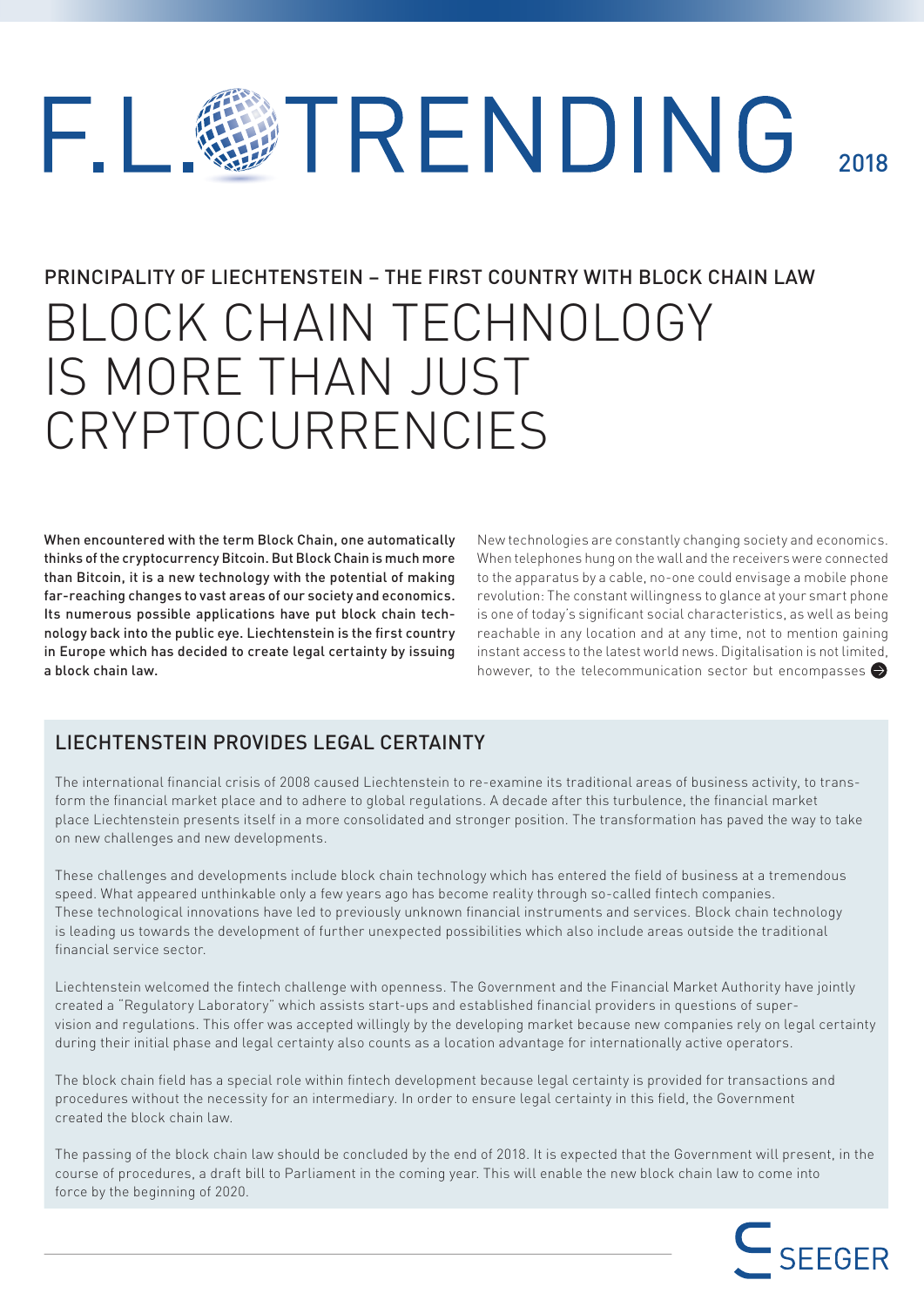## EDITORIAL



We are living in a digital age. A world that is unimaginable without the use of a smart phone to cater for every facet of our private and business life. Approximately a quarter of a century ago, when the World Wide Web was made available to the general public, the world was given the starting signal for a digital revolution, the extent of which could not have been envisaged. Block chain technology could provide us with a similar experience. This basic technology provides a multitude of possible applications, not only for the financial service sector but practically for all businesses and even your private sphere.

Whenever a new field of activity is developed, regulations are required in order to prevent misuse. Liechtenstein is developing a block chain law, its main function being to provide legal certainty for block chain users.

Yours sincerely,

Dr. Norbert Seeger

all areas of life and economics in today's society. Motorcar manufacturers are working on automated vehicles, transport companies are considering supplying goods by drone and in the manufacturing industry, robots are finding more and more applications. Within the framework of advancing digitalisation, block chain technology shows itself as the latest development, which perhaps retrospectively could be described as a technological revolution.

#### Block Chain Technology as the Motor of a New Innovation Wave

Blockchain is still largely equated with cryptocurrencies. This impression has come about because Bitcoin is one of the first applications of block chain technology that has become widely known. The possible applications of block chain are, however, far more extensive, almost unlimited, because block chain is, more or less, a public ledger which stores all transactions decentralised on the participants' computers. Transactions are coded, structured in blocks and chained together, which gave rise to the term block chain. The advantage of block chain lies in the fact that the information stored cannot be falsified and does not have an expiry date. Whether it be currency, knowledge or goods, block chain allows business activities to be conducted directly without the necessity of an intermediary. Many transactions using cryptocurrency no longer require a bank as an intermediary because payments are made directly between business partners, thus reducing considerably the administrative effort. The applications of block chain, however, extend far beyond transactions e.g. so called Smart Contracts, which are software-based renting contracts, the regular supply of goods or services but also the delivery of goods and components by logistic companies or the seamless documentation in the used car market, where all the information from the manufacturer, garages and insurers is stored.

Liberal economic structure and short administrative routes have induced a number of block chain technology companies to consider Liechtenstein as their location. In 2017 alone, the "Regulatory Laboratory", the competence centre at the Financial Market Authority in Liechtenstein, supported over 100 fintech enterprises by providing regulatory advice in regard to the founding of a company. The vast majority of these companies were considering new business areas in the financial service sector. Other companies are developing innovative business models outside the financial services using block chain technology. The Government's intention to foster the location and development of new companies by offering an attractive framework has started to take hold. The associated hope is that block chain technology could be the motor for a new innovative wave of development.

#### Improved Customer Protection and Reduced Reputation Risk for Liechtenstein

Liechtenstein encourages innovation within the framework of block chain technology, but is also aware of the necessity for regulatory measures, which minimise the risk connected with this technology. Liechtenstein is the first country in Europe to initiate a block chain law which provides at its core legal certainty for providers and users of block chain business. Because of the high innovative speed of block chain technology and its varied applications, a white paper, in the form of an abstract, was presented to interested parties in the second half of 2018, in order to ensure its validity for generations of follow-on technology. Consequently, the law uses the term "Transaction Systems Based on Trustworthy Technology" (in German: "Vertrauenswürdige Technologien" abbreviated to VT Systems). Since block chain technology is already actively being used in Liechtenstein, the law will set out the conditions which apply to activities of block chain systems in order to increase customer protection, on the one hand, and reduce the reputation risk for Liechtenstein, on the other. Bearing in mind the great importance of the financial service sector, this fundamental law should assist in bridging the gap between established companies and block chain applications.

The Government envisages the use of block chain applications for banks as well as asset administrators and for funds as well as insurance companies. In order to grasp the application potential as completely as possible, the legal construct "Token" will be introduced: In contrast to the various current uses of this term, Liechtenstein has defined "Token"

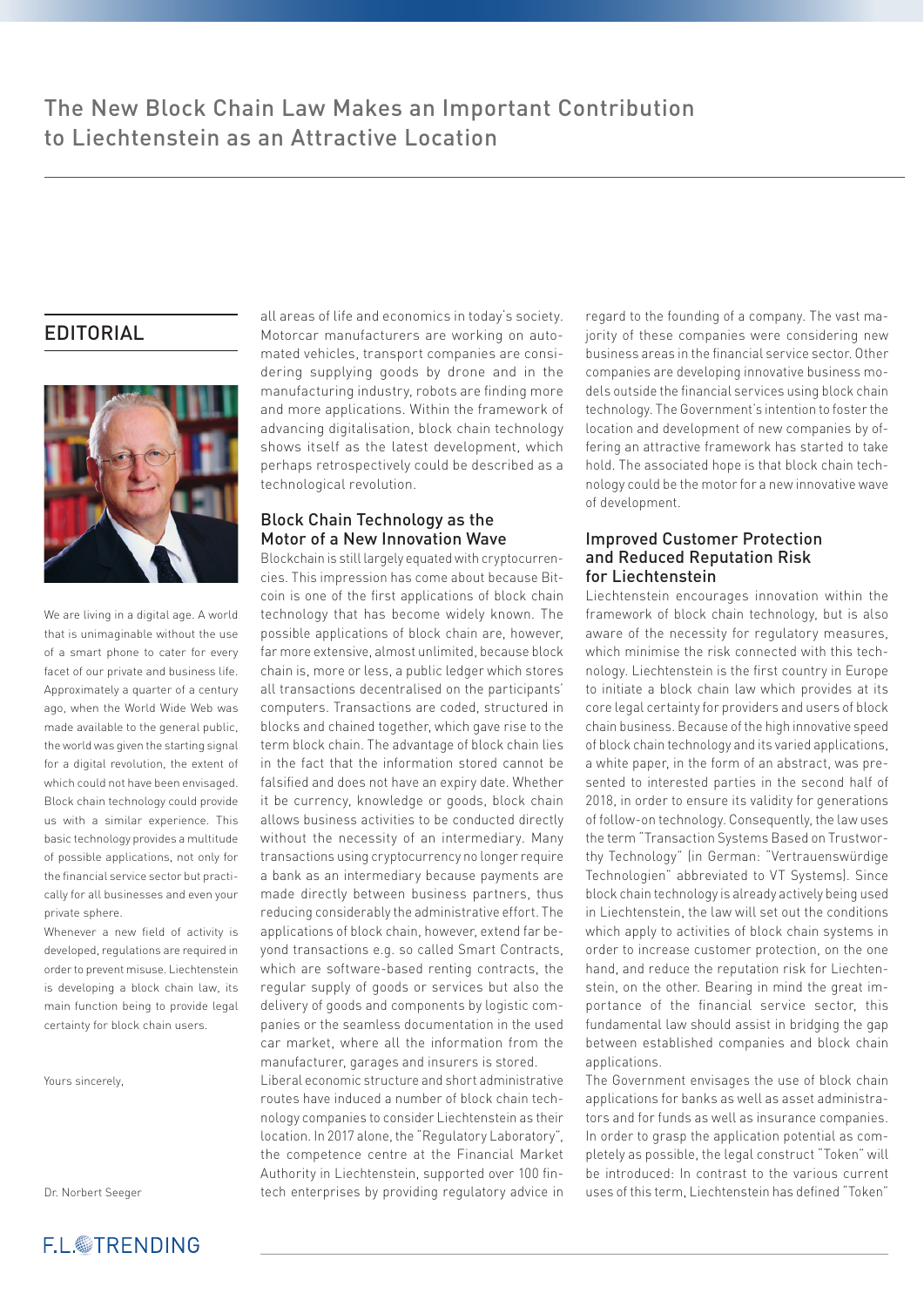as "information on a trustworthy technological system" i.e. a new legal element which embodies all forms of rights. Despite the fact that different types of tokens are distinguished internationally, Liechtenstein has waived a corresponding classification. A legal basis will be formed for an extensive application of the "Token Economy" together with legal certainty for cases which are, in essence, currently recognisable.

#### Obligation to Register and Minimum Requirements on Business Activities

The application of block chain technology in new business fields can only be governed partly by current regulations and thereby represents a potential risk. The Liechtenstein Financial Market Authority (FMA), through its Regulatory Laboratory, has determined that new fintech companies are willing to be regulated. The underlying reason being the associated legal certainty. The draft of the block chain law does not envisage regulating technology but considers the regulation of Trustworthy Technologies (TT) Service Providers to be more efficient: The providers of such services should be obliged to undergo a critical examination of their TT systems. The advantage seen in this regulation is that service providers are able to react swiftly to new developments in the field of TT systems. Minimum requirements for TT service providers resulting from user protection, upholding international standards and maintaining Liechtenstein's reputation are deemed to be of utmost importance: This includes a clear organisational structure with separate, transparent and coherent areas of responsibility, internal control mechanisms applicable to the field of activity as well as a minimum capital of CHF 100'000 or equivalent security.

The Government is aware that as a result of these legal requirements, TT providers are presented with a hurdle which does not exist in other countries. In contrast to providers located abroad, service providers located in Liechtenstein are required to register. Registration and minimum requirements on the field of activity should be seen by customers as a stamp of quality and act as a sales argument. As the time factor often plays an important role in the foundation of a company, the State foregoes an extensive examination of new companies. A less time-consuming registration procedure by the Financial Market Authority comes into play; they are equally responsible for companies whose business activities do not fall into the field of financial services.

#### Liechtenstein – The Ideal Location for Innovative Ideas

According to the Government, the block chain law should fulfil the role of providing an impulse for innovative business models – irrespective of whether

## BLOCK CHAIN IN THE STABIQ TREASURE HOUSE

The STABIQ Treasure House is an absolutely secure place to store your valuable objects. Safes and vaults maintain the highest security standards. Individually designed facilities are particularly suited for the safekeeping of gold and precious metals, valuable watches and jewellery as well as exclusive coin collections. The climatised environment provides favourable conditions for the storage of paintings and works of art which can be presented to art-lovers in an exquisite atmosphere of the specially designed showrooms.

Block chain technology also opens new and till now unforeseen possibilities for the STABIQ Treasure House. The application of these innovative technologies extends far beyond the field of digital currencies which is currently still at the forefront. In particular, because block chain is an electronic ledger of digital data and transactions, numerous opportunities can be developed with respect to valuable objects which are stored in secure safes or vaults.

## CRYPTO STORAGE

Trading cryptocurrencies is increasing in intensity and needs to be secured by a physical backup solution. Each crypto wallet has its so-called seed, a private and secret key which permits access to the crypto wallet. It is recommended that wallet and seed are stored separately in a high-security facility – safe from third-party access. STABIQ Treasure House offers state-of-the-art safekeeping solutions.

Block chain application could be of importance for art and valuable objects as a manipulation-secure data bank. Compared to traditional methods, block chain has considerable advantages, especially in tracing ownership. It is also possible because of the Peer-to-Peer System of block chain technology to conduct transactions of works of art directly between participants with no necessity for an intermediary. Block chain technology apart from cryptocurrency is still at its early beginnings. Thanks to encryption and decentralised distribution of the data bank in a network, block chain is considered to be forger-proof which is, especially in the case of valuable objects, of significant importance.